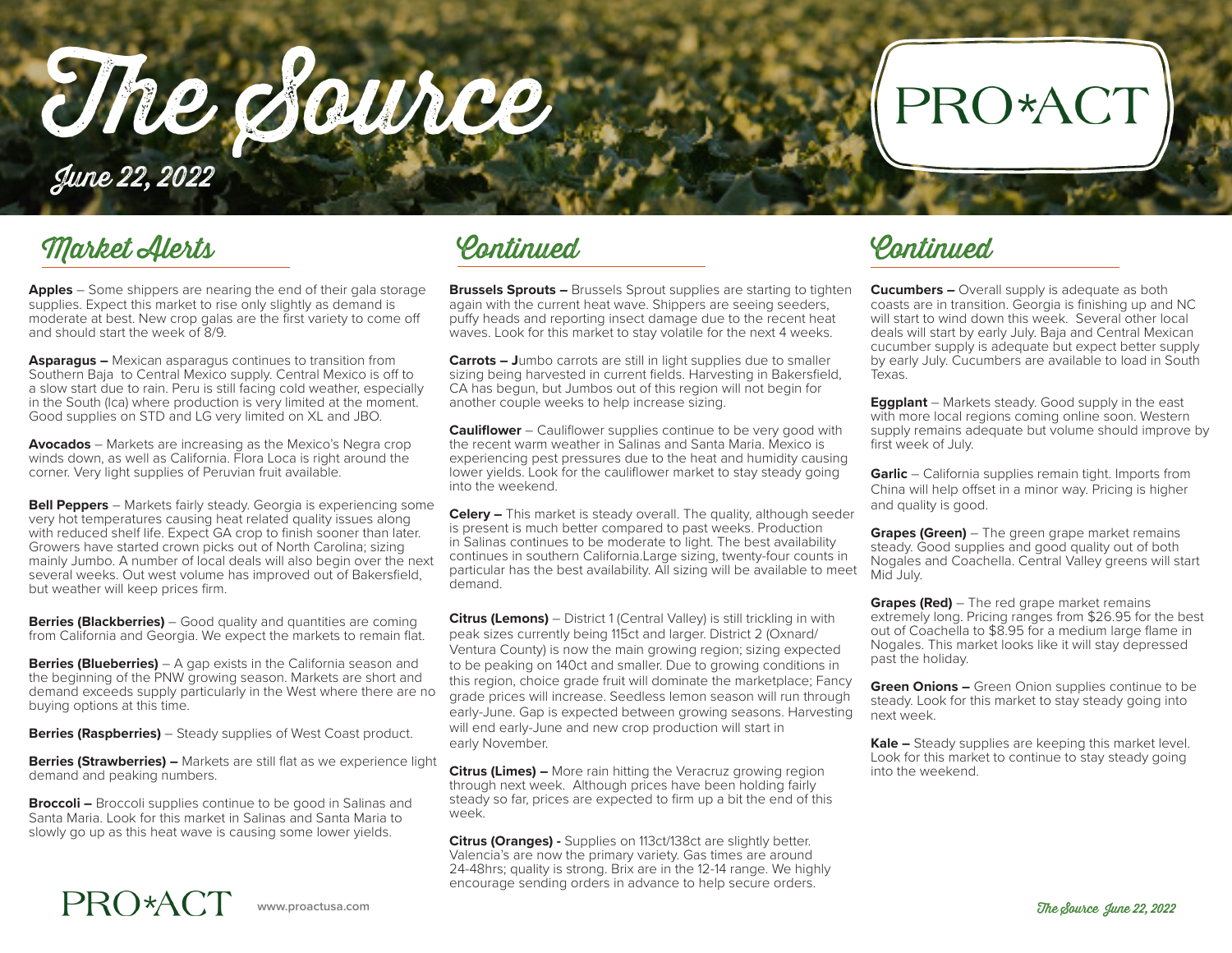The Source

## PRO\*AC<sup>®</sup>

June 22, 2022

### Market Alerts Continued Weather

**Lettuce (Iceberg) –** Seasonably warm temperatures continues to be the story with this commodity. Yields are down slightly but overall demand is off. There is a gap in pricing so please be aware. Some growers are much better off than others.The warm temperatures has been the cause for defects like discoloration, misshapen heads and internal burn. Weights are averaging 39-43 pounds.

**Lettuce Leaf** – Extreme temperatures in the growing regions of northern and southern California has created lower yields for growers of romaine as well as green and red leaf and butter. Tip and fringe burn is being reported as common defects that are seen. Overall yields are down. Romaine hearts have lighter supplies as well. Demand is fair, overall. Expect lighter supplies to exist for all leaf items towards the end of the month.

**Lettuce Tender Leaf** – Good supplies with quality overall fair to good with texture and size within specification. Stay tuned with these markets as this heat wave will have an affect on quality and yields.

**Melons (Cantaloupe) –** Good supplies in Imperial valley and Yuma. limited on small sizes 12-15`s peaking on JBO 9`s. Good demand.

**Melons (Honeydew) –** Nogales starting to come off. The Imperial Valley and Yuma districts are in good supplies. More 4`s and 5`s few 6`s and 8`s

**Melons (Watermelon) –** Nogales supplies finishing up and Southern California supplies are good. Stronger demand coming into the holiday.

**Mushrooms** – Supplies are ample, promotable volumes.

**Onions** – CA is changing varieties making Medium and Jumbos tight. New Mexico is steady on supply and price.

**Pears** – New crop California Bartletts will start about July 11th. Quality should be very nice. Washington pear inventories are starting to thin out. Prices are generally higher.

**Pineapples** – Steady volume on the pineapple front. Fruit quality is good right now with no issues forecasted for the near future.

**Potatoes** – Extremely limited production and available supplies of storage crop potatoes. Expect prices to increase until new crop Norkotahs become available in early August.

**Squash** – SEast-coast volume has dipped a bit due to hot weather causing prices to firm up, more so on the yellow squash. Demand has shifted out west to Santa Maria and Baja also causing prices to rise. This is expected to be short lived as several local deals starting in the east.

**Stone Fruit** – A dip in the supply of east coast peaches caused California peaches to go up in price this week. Increasing volumes from in the Central Valley over the next two weeks should keep a lid on this market. Nectarines are steady with nice quality. Plums will remain light all season due to a light crop set.

**Tomatoes** – East-coast production out of Quincy and South Carolina are in full swing. Quality has been good even with hot temperatures. More regions will start to open up by the first week of July, Tennessee, North Carolina and Virginia. There is product coming out Baja and Eastern Mexico crossing thru South Texas. More growers have come online in the San Joaquin region, expect volume to gradually increase

A Peek at Peak Seasons

**Strawberries Green Grapes Red Grapes Stone Fruit Apples (Past Peak Season) Blueberries (Past Peak Season)**

**California** – Heat wave continues today with morning lows in the upper 40s to low 60s with daytime highs in the 70s to low 80s at the coast and 80s to near 100 inland.

**Mexico –** Isolated showers and thunderstorms are possible through the weekend. Some of the thunderstorms could produce 1" of rain or more across the region.

**Florida** – A low pressure center forms over northern Florida for Friday with scattered rain showers and isolated thunderstorms through the weekend. Winds will turn easterly, with light scattered rain showers over the central to southern peninsula.

**Arizona** – Chance for isolated to scattered thunderstorms over the next five days due to increasing moisture. Afternoon highs today will reach 101-107 degrees warming Thursday to 104-110 degrees.

**Freight** 

Trucks remain steady in Idaho, the northwest, and California. The national average on diesel fuel remained steady and is currently at 5.718 per gallon.